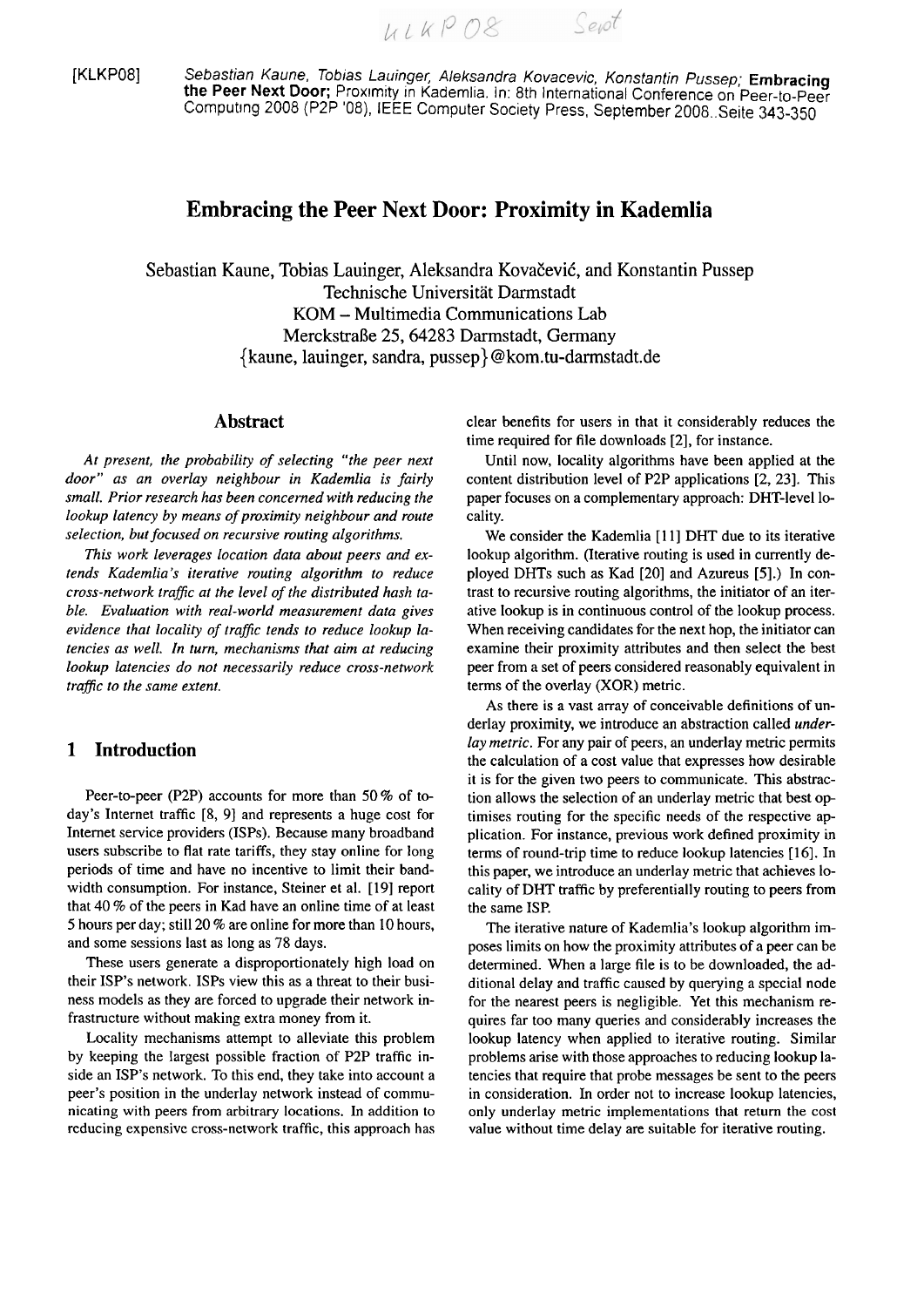To the best of our knowledge, previous work on DHT proximity considered only recursive routing and had the lookup latency as the sole optimisation goal. The contribution of this work is as follows:

- 1. We extend the routing table and iterative routing algorithm of Kademlia to take into account information provided by an underlay metric. In doing so, the structure of Kademlia and its key properties related to the stability of the overlay are maintained.
- 2. We devise a Cluster underlay metric that queries a local copy of the MaxMind GeoIP database *[I01* for the ISP, region, country, and continent of peers. This information is then used to calculate a cost value that reflects geographic proximity. We also implement Vivaldi *[4]*  for the class of network coordinate algorithms based on round-trip time observations.
- *3.* We evaluate the proximity algorithms together with the underlay metrics in simulations with *10,000* peers. The scenario follows observations of the Kad network *[20],*  and the underlay model uses real-world round-trip time measurement data *[3].* Our results show that the Cluster underlay metric significantly reduces cross-network traffic and that lookup latencies tend to be reduced as well.

We begin by discussing related work in Section 2 and giving background on Kademlia in Section *3.* Section 4 introduces our generic proximity algorithms and Section 5 shows how we use a novel Cluster underlay metric to achieve locality of traffic. Section 6 describes a measurement-based underlay model and the scenario used for the evaluation, the results of which we discuss in Section 7. Finally, Section 8 indicates future work and concludes this paper.

## **2 Related Work**

There has been a substantial amount of work on reducing the end-to-end path latency in DHTs by considering neighbourhood proximity in recursive routing, e.g. [l, 6, 7, 15, 16, *241.* However, we are not aware of prior studies that contrast the applicability of underlay metrics in iterative routing (as it is being used in Kademlia).

Gummadi et al. *[20]* analyse the effect of the overlay geometries used in different DHTs on the flexibility in choosing neighbours and routes in the overlay network. They classify techniques that use information about the underlay into three categories, according to where the techniques are applied in the DHT:

*Proxirniry Neighbour Selection (PNS)* selects the peers to be saved in a peer's routing table according to **the**  cost computed by the underlay metric.

- *Proximity Route Selection (PRS)* applies to the routing algorithm and selects peers with a low cost in the routing process.
- *Proximity Identifier Selection (PIS)* refers to choosing peer identifiers to reflect the peers' positions in the underlay network. As this implies issues with load balancing, Gummadi et al. did not pursue this approach, and neither will we.

Focusing on recursive routing and assuming ideal conditions, Gummadi et al. provide a general overview of the performance that can be achieved with PNS and PRS, independent of the mechanisms that are used to implement them. Their analysis reveals that PNS offers a better latency improvement than PRS, whereas each of them can significantly improve the lookup latencies of a plain **DHT.**  However, combining PNS and PRS results in only a small performance boost compared to PNS alone.

Rhea et al. [17] carry out an emulation-based analysis of several sampling techniques for PNS under peer turnover in the Bamboo DHT. These methods consist of discovering new entries for the routing table in different ways and taking round-trip time samples to deterrnine the suitability of each of the discovered peers. While these methods can also be applied to PNS in Kademlia, we argue that in this framework, actively discovering new routing table entries is largely redundant: as routing in Kademlia is iterative, many potential candidate entries come in dwing normal operation. In contrast, these methods cannot be applied to PRS, as iterative routing prohibits taking round-trip time samples during the lookup to select the next hop. Furthermore, these approaches optimise routing for latency, but do not exercise the control needed to achieve locality of traffic.

## **3 Background on Kademlia**

Each Kademlia peer owns a unique identifier  $i \in$ *(0, 1}160.* Distances in the overlay network are expressed in terms of the XOR metric. They are roughly equivalent to the length of the common prefix of two identifiers.

#### **3.1 Routing table**

For each order of distance, each peer keeps a *bucket* with contact information about  $k$  other peers. (This information is also called a *contact.)* If the peer's identifier is  $i = a_1 a_2 \cdots a_{160}$ , then each bucket j,  $j = 1..160$ , may contain up to k contacts with identifiers  $b_1b_2 \cdots b_{160}$  where  $b_k = a_k$  for  $1 \leq k < j$  and  $b_j \neq a_j$ . That is, each peer has one bucket for all peers with the first identifier bit being different from its own, another bucket for the first bit being the same but the second bit different, and so on.  $k$  is to be chosen to provide resilience under peer turnover.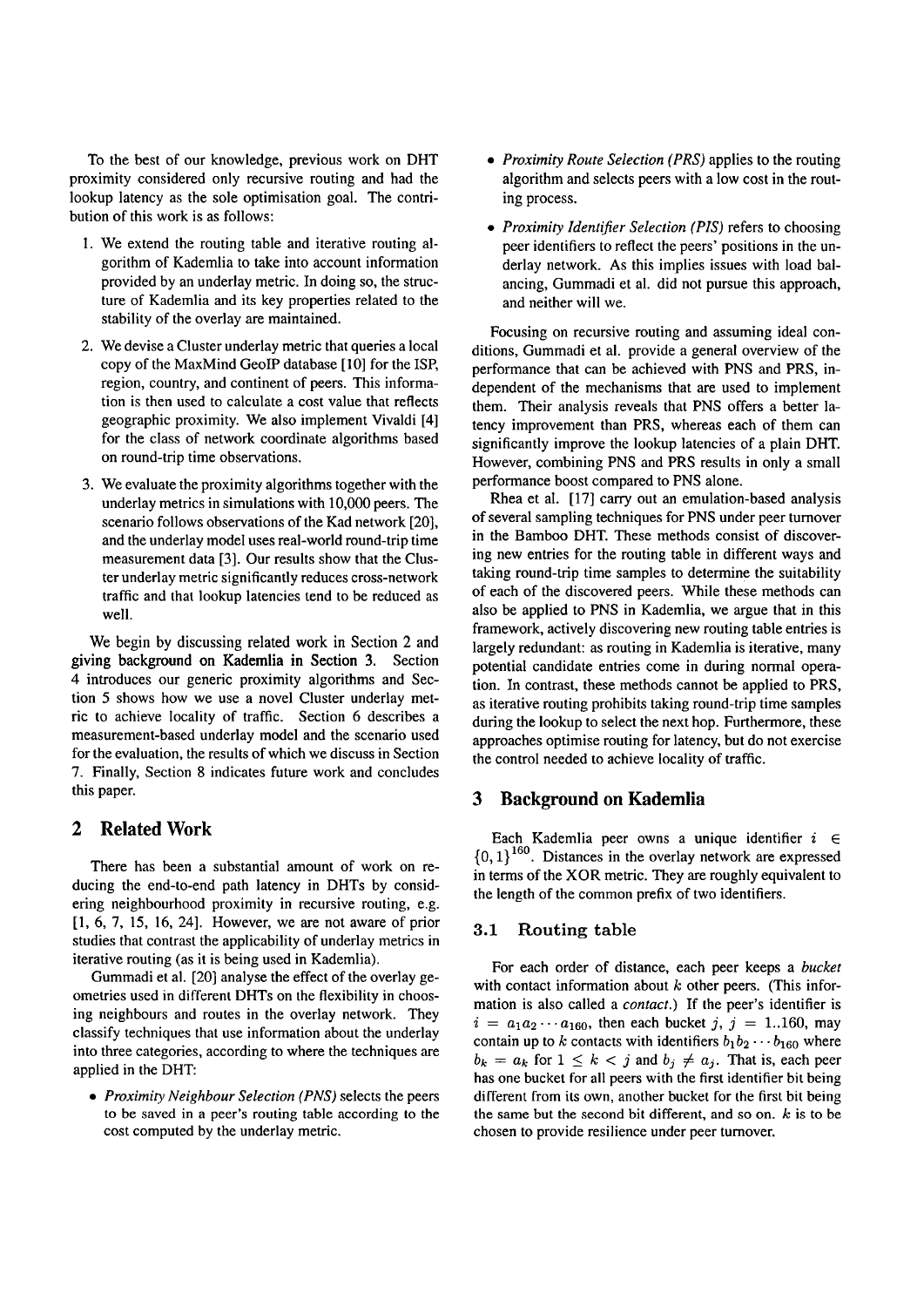The operation to look up the data item associated with a key  $c \in \{0, 1\}^{160}$  in the DHT proceeds as follows ("close" refers to the XOR metric):

- 1. The initiator of the lookup selects the  $k$  contacts from its routing table that are closest to **C.**
- 2. It then sends concurrent request messages to the closest contacts from this set that have not yet been queried. At most  $\alpha$  messages may be in transit at the same time.
- **3.** If the receiver of a request message possesses a copy of the requested data item, it returns it to the initiator. Otherwise, it returns the  $k$  contacts from its routing table that are closest to **C.**
- 4. If a reply message with the requested data item arrives at the initiator, the lookup terminates immediately.
- 5. If a reply message contains further contacts, the initiator inserts them into its set of the  $k$  closest contacts currently known, throwing away the most distant contacts, and then continues at step 2.
- 6. If a timeout occurs, the lookup resumes at step 2.
- 7. If no request message is in transit and all  $k$  closest contacts have been queried, the lookup terminates; there seems to be no data item that corresponds to the key **C.**

## **4 Proximity Algorithms for Kademlia**

This section briefly outlines our PNS and PRS algorithms for Kademlia. Their main goal is to improve routing with respect to the underlay without making structural changes to the overlay. In particular, all key characteristics of Kademlia, such as stability in the presence of peer turnover, have to be maintained. To this end, we define equivalence relations on the overlay metric, and use an underlay metric to select the best peer from a set of equivalent contacts.

The proximity algorithms described in this section work with any underlay metric that complies with the definition from Section 1. That is, the algorithms are implemented to use an abstract underlay metric interface that consists of a function int cost (sender, receiver) . The value retumed by this function estimates the expense of a message sent from sender to receiver and must be calculated without time delay. Specific implementations of this interface will be discussed in Section 5.

## 3.2 Routing algorithm 4.1 Proximity neighbour selection

PNS aims at keeping the contacts with the least cost in the routing table. As the capacity of each bucket is limited to k contacts, a new contact with low cost that is to be added to a full bucket replaces a contact with higher cost.

The contacts saved in the buckets of a Plain Old Kademlia (POK) routing table are essentially random. The only requirement is that the contacts' overlay identifiers be consistent with the prefix of the respective buckets. Applying a cost function to the contacts of a bucket corresponds to making a choice between contacts that are considered equivalent by the routing table, and thus does not alter the correctness of the bucket's entries.

Each Kademlia peer continuously learns of new peers from incoming requests as well as during own (iterative) lookups. For this reason, we do not implement additional algorithms to actively search for better peers, but rather opt for a passive strategy that simply retains the best peers seen so far by Kademlia's built-in mechanisms. Consequently, this PNS algorithm does not cause additional traffic.

Given this replacement strategy, an attacker that manages to forge its cost value has higher chances of intruding into the routing tables of other peers. Underlay metrics that rely on data supplied by the sender of a message are vulnerable to this kind of attack. However, if the receiver calculates the cost value with its own data, attacks can only come from close peers, as peers from distant locations are penalised by the underlay metric. This effectively results in better protection than in POK, which does not distinguish the underlay location of peers.

#### 4.2 Proximity route selection

The objective of PRS is to route queries to peers with low cost. Such an objective results in a trade-off between the overlay distance between peers, which is measured in the XOR metric, and the underlay distance, which is measured by an underlay metric. While the overlay distance expresses the distance to the information that is being looked up, the underlay distance gives an estimation for the cost of communication.

As routing in Kademlia is iterative, the initiator of a lookup determines each hop. It chooses the contact with the least cost from a set of contacts that it considers equivalent with respect to the overlay metric. For simplicity, we define to be equivalent the  $k$  currently known closest peers to the lookup destination. Thus, in step 2 of the lookup algorithm from Section **3.2,** the lookup initiator chooses not the closest contact, but rather, the contact with the least cost as the next hop.

We will now analyse the correctness and complexity of this approach. First, we note that the set of the  $k$  clos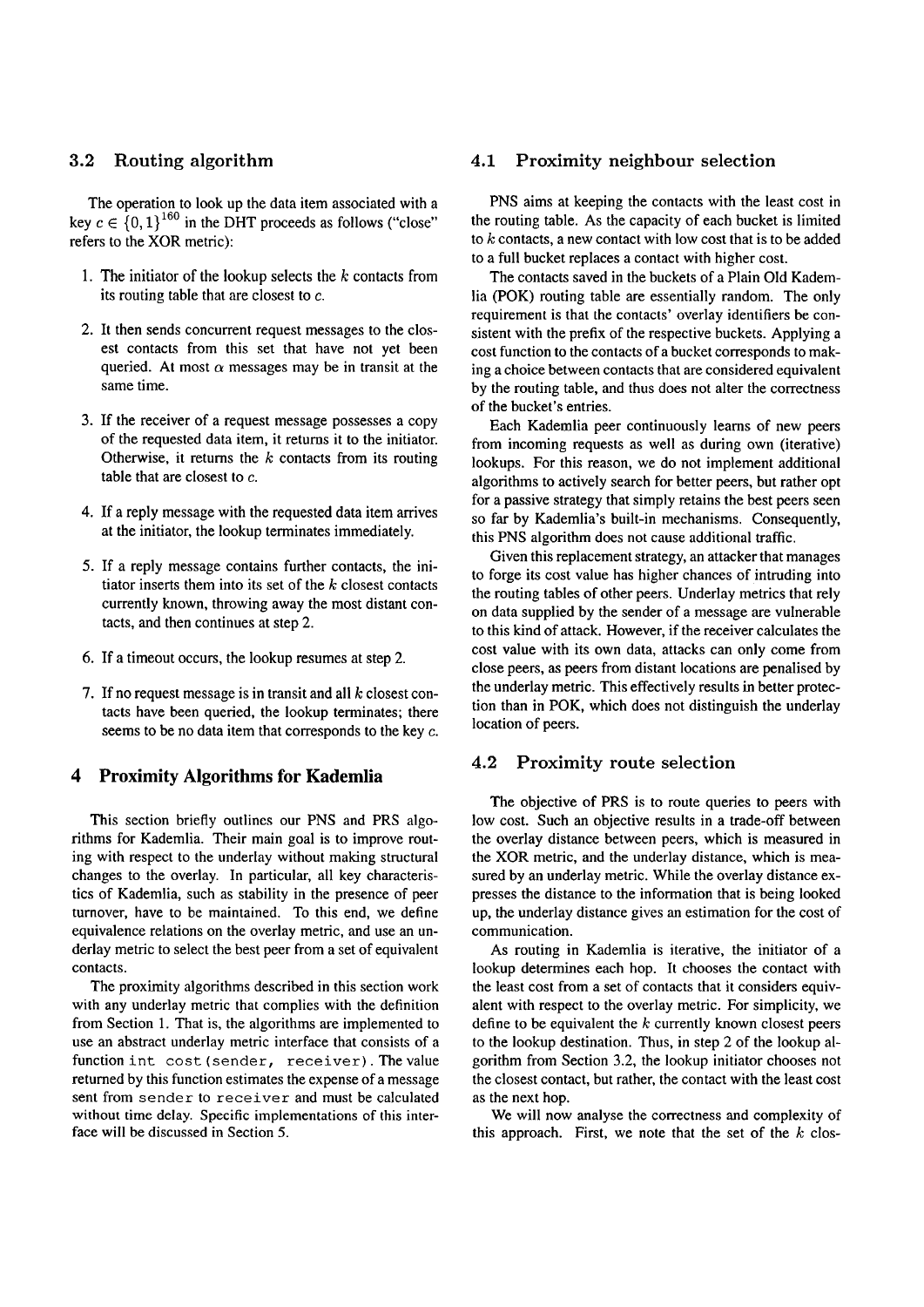est peers can be seen as a window that moves toward the lookup destination. Both POK and PRS select from this set the next peer that will be queried. While POK always queries the Peer that is closest (in the XOR metric) to the lookup destination, PRS queries the peer with the least cost. The reply to a request roughly corresponds to the contents of a queried peer's bucket. As we have seen above, the contacts contained in a bucket are equivalent in that their identifiers all share thc prefix of the bucket, which is at least onc bit longer than the prefix of the previous hop. Close to the lookup destination, some buckets of the queried peers might not be full, given that fewer than *k* peers exist with the prefix of the bucket. In order to return *k* contacts, a queried peer will then select peers from other buckets as well, leading to some peers not being one more prefix bit closer than the previous ones. However, this effect occurs independent of  $n$ , the number of peers. It follows that the PRS routing algorithm has the same lookup complexity as POK, that is,  $O(\log n)$  hops.

Kadernlia benefits from so-called *random bit improvement* **[21].** This refers to the probability of a bucket containing a contact that improves the common prefix to the lookup destination by more than the one bit guaranteed by the prefix of the bucket. For instance, Stutzbach et al. [21] report an average improvement of 5.7 bits per hop with  $k = 20$ . Our heuristic of always selecting the contact with the least cost limits this effect and leads to more messages being sent<sup>1</sup>. This can be tolerated, however, as long as sending many low-cost messages does not exceed the cost of sending a single message that Covers a larger XOR distance.

## **5 Underlay Metrics**

An underlay metric provides information about the underlay network to the algorithms of the overlay network. Having described proximity algorithms that use the abstract underlay metric interface in Section 4, we will now turn to implernentations of this interface.

The goal of an underlay metric is to optimise routing according to the needs of a specific application. For instance, routing could be optimised to maximise the locality of traffic, reduce the latencies of lookups, prefer communication with peers that have high-bandwidth connections, or avoid routing to untrustworthy peers.

To achieve one or more of these goals, an underlay metric has several possibilities to base its calculations on.

First, it can use data gained dunng its *own measurements.* However, as routing in Kademlia is iterative,

| <b>Underlay Metric</b> | Peers located in same | Cost |
|------------------------|-----------------------|------|
| <b>Cluster</b>         | ISP                   |      |
|                        |                       |      |
|                        | Region<br>Country     |      |
|                        | Continent             |      |
|                        | World                 |      |
| Vivaldi                | World                 | RT   |

#### **Table 1. Calculation of the Cost Value in the Cluster and Vivaldi Underlay Metrics.**

the cost value has to be calculated without noticeable time delay. Thus, when a cost value is requested for a previously unknown peer, the underlay metric implementation cannot send extra probe messages in order to determine, for instance, the round-trip time. Instead, it may return a default cost value, if appropriate. Otherwise, another type of implementation has to be chosen.

- The second possibility is to make use of *data provided by correspondent peers.* For instance, network coordinates as used by Vivaldi [4] (to which we will come back later in this section) can be appended to the contact information that is already contained in the messages exchanged by POK. External means are possibly necessary to secure this approach against the attacks detailed in Section 4.1.
- Finally, a Peer can use a *local database* to look up information about other peers. For instance, such a database could contain a mapping from IP address ranges to ISP networks.

In the following, we introduce a novel Cluster metric that looks up geographic information about peers in a local database to achieve locality of traffic. We furthermore give an overview of Vivaldi, which predicts round-trip times based on network coordinates. Table 1 summarises the way both underlay metrics calculate cost values.

Vivaldi has been devised to reduce lookup latencies, which is not the primary optimisation goal of this paper. We discuss Vivaldi, nevertheless, to demonstrate how it can be used as an underlay metric even though it requires exchange of network coordinates. Furthermore, we will show in Section 7 that low latencies do not imply locaiity of traffic.

### **5.1 Cluster**

In order to provide for locality of traffic, the Cluster underlay metric needs to obtain geographic information about peers. With GeoIP **[10],** MaxMind offers a downloadable

<sup>&</sup>lt;sup>1</sup>By giving full priority to the underlay metric, the bit improvement of a hop is now bounded below by the minimum bit improvement of all  $k$ closesi contacts. In contrast, POK always achieves the maximum available bit improvement.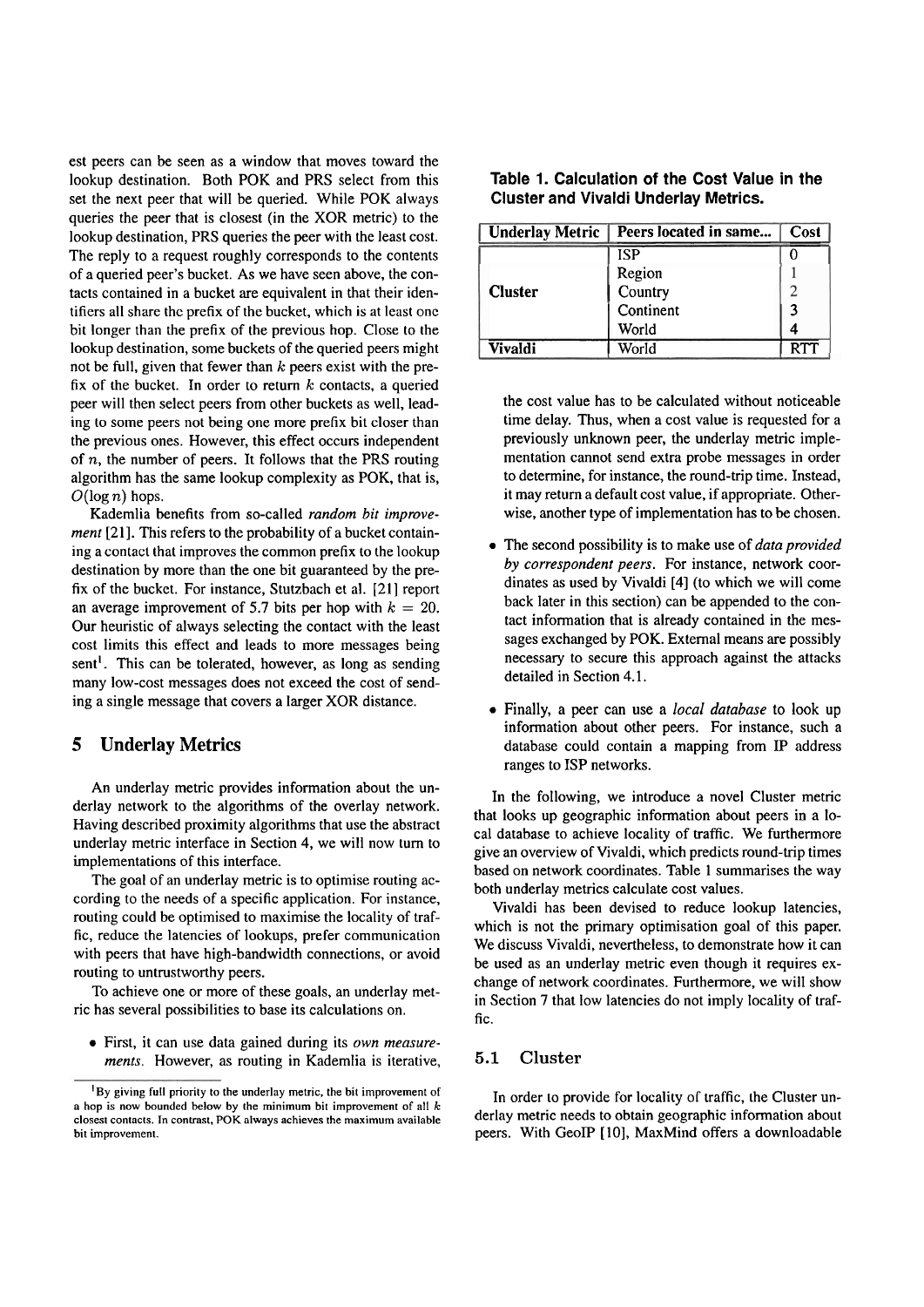database that associates IP addresses with geographic information such as the latitude and longitude, ISP, region, and country.

When a peer needs to calculate the cost for routing to a given peer, it looks up the distant peer's IP address in a local copy of the database. If the local and distant peers share the same ISP, we assign the least cost  $(c = 0)$ . The cost is increased by one if both are not located in the same ISP, but only the same region  $(c = 1)$ . The cost for peers located in the same country  $(c = 2)$ , the same continent  $(c = 3)$ , or for peers having nothing in common at all  $(c = 4)$  is calculated analogously.

The primary intention of the Cluster underlay metric is to keep the largest possible fraction of messages inside the subnet of the peer's own ISP, and send the least possible amount of messages to peers on other continents. However, it is often reasonable to assume, for instance, that the latencies between peers within the same ISP are lower than the latencies between peers that are just located in the same country. Thus, by applying the Cluster underlay metric, in addition to ensuring locality of traffic, one is likely to reduce lookup latencies as well.

### **5.2 Vivaldi**

In Vivaldi [4], each peer maintains a network coordinate. A peer's network coordinate locates it in a multidimensional round-trip time space. Initially, all network coordinates are random. Each time a peer measures the round-trip time to another peer, it updates its own coordinate with knowledge of the measured round-trip time and the coordinate of the distant peer. In our implementation, round-trip times (including processing time at the distant peer) are observed when regular lookup messages are sent and the corresponding replies are received by the initiator of a lookup.

Knowledge of a distant peer's network coordinate allows a peer to estimate the round-trip time to the distant peer. We embed network coordinates into regular messages, alongside information that is already exchanged in POK, e.g., the overlay identifier and the IP address. Thus, each time a peer learns of another peer, it automatically receives its network coordinate as well.

When a peer needs to determine the next hop in a lookup, it already knows the network coordinates of all candidate peers. Their round-trip times can now be estimated without time delay and are used by the Vivaldi underlay metric as cost values. If regular lookup messages are sent sufficiently often, no additional messages need to be exchanged for round-trip time measurements. However, the size of messages increases to carry the network coordinates of the peers mentioned in the message.

## **6 Methodology**

Having discussed proximity algorithms and two exemplary underlay metrics, we Want to evaluate the extent to which they permit the achievement of locality of traffic. This section details the design of our experiments.

While an evaluation could be carried out on a distributed test-bed or by modifying the client software of a deployed P2P network, these approaches have strong limitations in our context, and so we resort, instead, to simulation. The Iimitations are exemplified by the PlanetLab [I41 testbed, which consists of about 800 nodes-too few for the analysis of a P2P network [18]. Furthermore, the geographic distribution of PlanetLab's nodes does not appear to be representative for currently deployed P2P networks. Similarly, measurements in the Azureus or Kad networks, for instance, are only feasible with locally modified client software. Due to Kademlia's iterative routing, the PRS routing algorithm can easily be implemented in a measurement client. In contrast, PNS requires that the routing tables of all participants be modified so that they are effective on the contact lists retumed by queried peers. This means that we would not be able to use PNS when evaluating in a deployed DHT. We suspect, however, that the use of PRS is sensible only in conjunction with PNS.

For all these reasons, we implemented Kademlia and our extensions in PeerfactSim [13], a large-scale P2P simulator developed at Technische Universität Darmstadt. Section 6.1 gives an overview of its novel underlay model, which integrates a large amount of measurement data in order to realistically model the delay, jitter and packet loss probability between hosts. Section 6.2 describes the simulated scenario and contains further implementation details.

#### **6.1 Underlay Model**

In order to reflect the network characteristics of the Internet, we integrated measurement data from two Intemet measurement projects, CAIDA [3] and PingER [22], into our simulation framework PeerfactSim.

The data taken from the CAIDA Macroscopic Topology Project consists of 40 GB of round-trip time measurements from 20 monitor hosts distributed all over the word, to about 400,000 destination hosts. In order to allow for an efficient simulation, we applied Global Network Positioning [12] to place the monitor and destination hosts into a multidimensional Euclidean space. With each host being characterised by a point in this space, the delay between any two hosts can be predicted using an adequate distance function.

The MaxMind GeoIP database allows us to look up the **IP** addresses of the destination hosts and find out their geographic position, i.e., continent, country, region, and ISP. The location data of peers can be used to set up simulation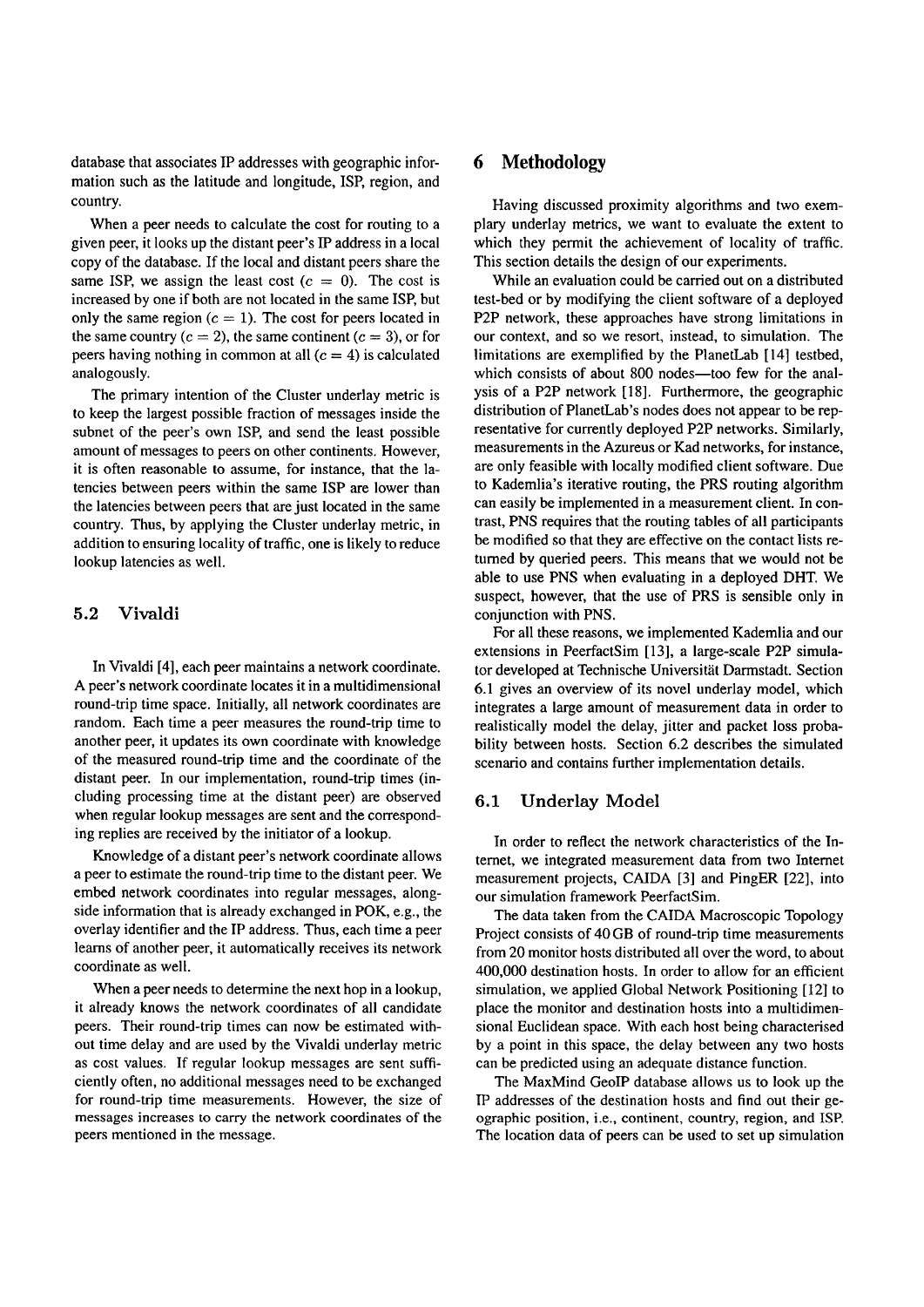

**Figure 1. The measured and predicted roundtrip time distribution as seen from three different locations in the world.** 

scenarios with a precise geographic distribution of peers.

We furthermore use the measurement data of the IEPM PingER Project to fix packet loss probabilities and interpacket delay variations (jitter) depending on the geographic location of the sender and receiver.

As an illustration of our results, Figure 1 depicts the round-trip times predicted by our underlay model and the measured round-trip time distribution for the Intemet as seen from three CAIDA monitors that have not been used in constructing our underlay model. We observe that the predicted round-trip time distribution accurately matches the distribution measured by the monitor hosts. Moreover, it can be seen that the round-trip time distribution varies substantially and qualitatively in different locations in the world. We believe that this characteristic is not accurately captured by network topology generators.

### **6.2 Experimental Design**

The goal of our evaluation is to determine the extent to which locality of traffic can be improved by making use of the Cluster and Vivaldi underlay metrics. To this end, we compare POK to the underlay metric-enabled variants that make use of PNS and a PNS+PRS combination.

In order to evaluate the underlay metrics in a scenario that is close to reality, we find it is essential to consider a realistic geographic distribution of peers. In a measurement study of the Kad network, Steiner et al. [19, 201 observed a peer distribution from which we derived our scenario<sup>2</sup> (Figure 2). Additionally, we model peer turnover according to a Weibull distribution that has been observed in the



**Figure 2. Histogram of the geographic distribution of the peers used in our experiments.** 



**Figure 3. The Course of the simulation.** 

same study. The protocol parameters of Kademlia are set to  $k = 20$ ,  $b = 2$ , and  $\alpha = 3$ . Finally, we disable caching of data items on peers other than the  $k$  peers that are closest (in the overlay metric) to the lookup destination.

The sequence of the simulation scenario is depicted in Figure **3.** We set up the Kademlia network with 10,000 peers during the first hour. Each peer initially obtains a set of 100 entirely random contacts to fill its routing table. It then starts to look up data items in regular intervals of 10 minutes. The keys to be looked up are selected following a Zipf distribution from a pool of 10,000 data items. With peer turnover enabled, the simulation runs for five hours, after which we take six hours to cany out our measurements.

## **7 Evaluation**

To summarise the results of our simulaiion, we first note that all variants of Kademlia achieved lookup success rates of around 99.9%. In order to render the measurement results about the respective underlay metrics comparable, we tuned the length of message timeouts in the simulation so that on average, each underlay metric causes the Same cost in terms of messages sent per lookup. As POK chooses hops optimally with respect to the overlay metric, the number of messages is generally lower than what can be achieved with underlay metrics enabled (by one third in our simulation). However, in the following, we will show that the

**<sup>&#</sup>x27;1n contrast to** [201, **our simulation does not include peers from South Korea as no data was available in our underlay model. The percentage of missing peers has been allocated to the remaining countries.**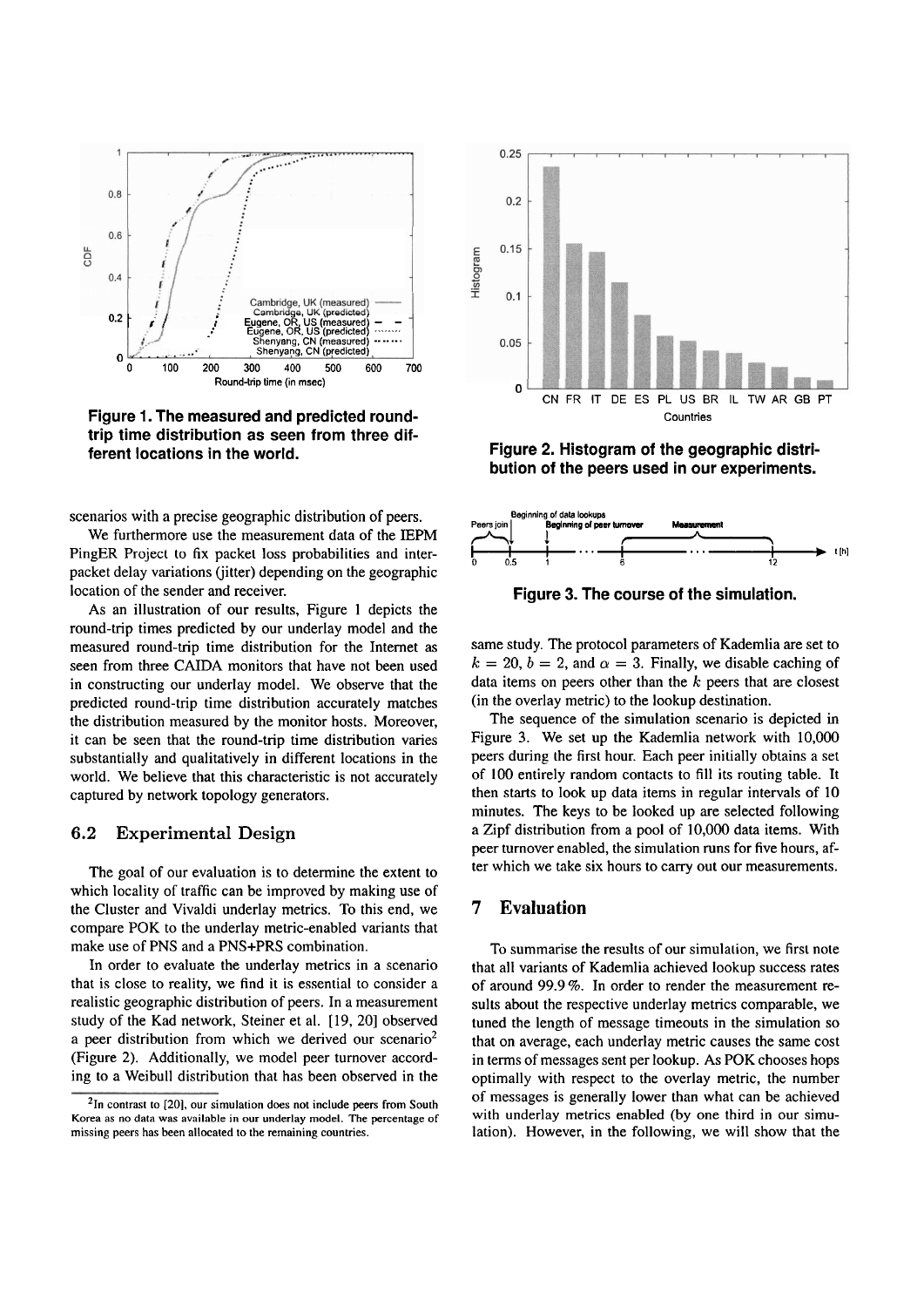

**during data lookups. data lookups.** 

geographic distribution of message receivers is far from optimal in POK.

Figure 4 plots the geographic distribution of the messages sent during data lookups. Almost 60 % of the traffic caused by POK is intercontinental, and less than 15 % of all messages are sent to peers in the same country. The fraction of messages that are exchanged within the peer's ISP is less than **3** %.

As Vivaldi optimises routing for latency reduction, one might be inclined to guess that it will find many low-latency peers in the same ISP. However, our analysis shows that this is not true. The number of messages sent to intercontinental peers by Vivaldi is only half as many as those sent by POK, but the highest growth can be observed in the messages exchanged between peers in the same country and on the Same continent. Although this already considerably reduces the load in intercontinental backbones, still more than 90 % of all messages leave the ISP's subnet.

In this regard, the Cluster metric with only PNS performs better than Vivaldi. This is evident from the fact that in the former, more than 20% of all messages do not leave the ISP's network and the fraction of intercontinental and continental messages is lower. Yet the Cluster metric obtains its best result with a combination of PNS and PRS. With PNS+PRS, more than 40 % of all messages remain in the ISP's network, and less than 6 % are sent through intercontinental backbones.

The geographic message distributions of both Vivaldi and the Cluster underlay metric display the same behaviour with regard to PNS and PNS+PRS (although not shown for Vivaldi): While PNS already results in an improvement, the performance of both can be further ameliorated by additionally making use of PRS.



Figure 4. The distribution of messages sent Figure 5. The average latencies of successful

In contrast, this result is not valid for the latencies of successful data lookups as shown in Figure *5.* While PNS reduces the lookup latencies of POK by 66 % with either underlay metric, the improvement from PNS to PNS+PRS is only marginal. Similarly, the performance of the underlay metrics themselves does not differ significantly.

In the absence of figures for the DHT fraction of the traffic caused by currently deployed P2P networks, we cannot predict how much ISPs would benefit from reduced crossnetwork DHT traffic if existing applications used locationaware routing. In general, this largely depends on how an application makes use of the DHT. In (future) applications that require frequent lookups, the traffic caused by the DHT might be considerable in contrast to applications that make use of the DHT as a fallback system only.

As to the Cluster underlay metric, several issues are open for improvement. First, the ISP data of MaxMind's GeolP is a commercial offering. In order to enable deployment in an open-source P2P network, this data could be collected by the community. For instance, each User could configure the P2P software by indicating his own ISP. However, this Comes at the cost of the security issues discussed in Section 4.1. Second, the size of ISPs, regions, and countries is not equal. For instance, there are regions in the US that are larger than all of Germany. We feel that a community-based approach offers the opportunity of collecting more precise data that could even further improve locality.

## **8 Conclusion** & **Future Work**

This work applied proximity neighbour selection (PNS) and proximity route selection (PRS) to iterative routing. We devised PNS and PRS algorithms for Kademlia and showed